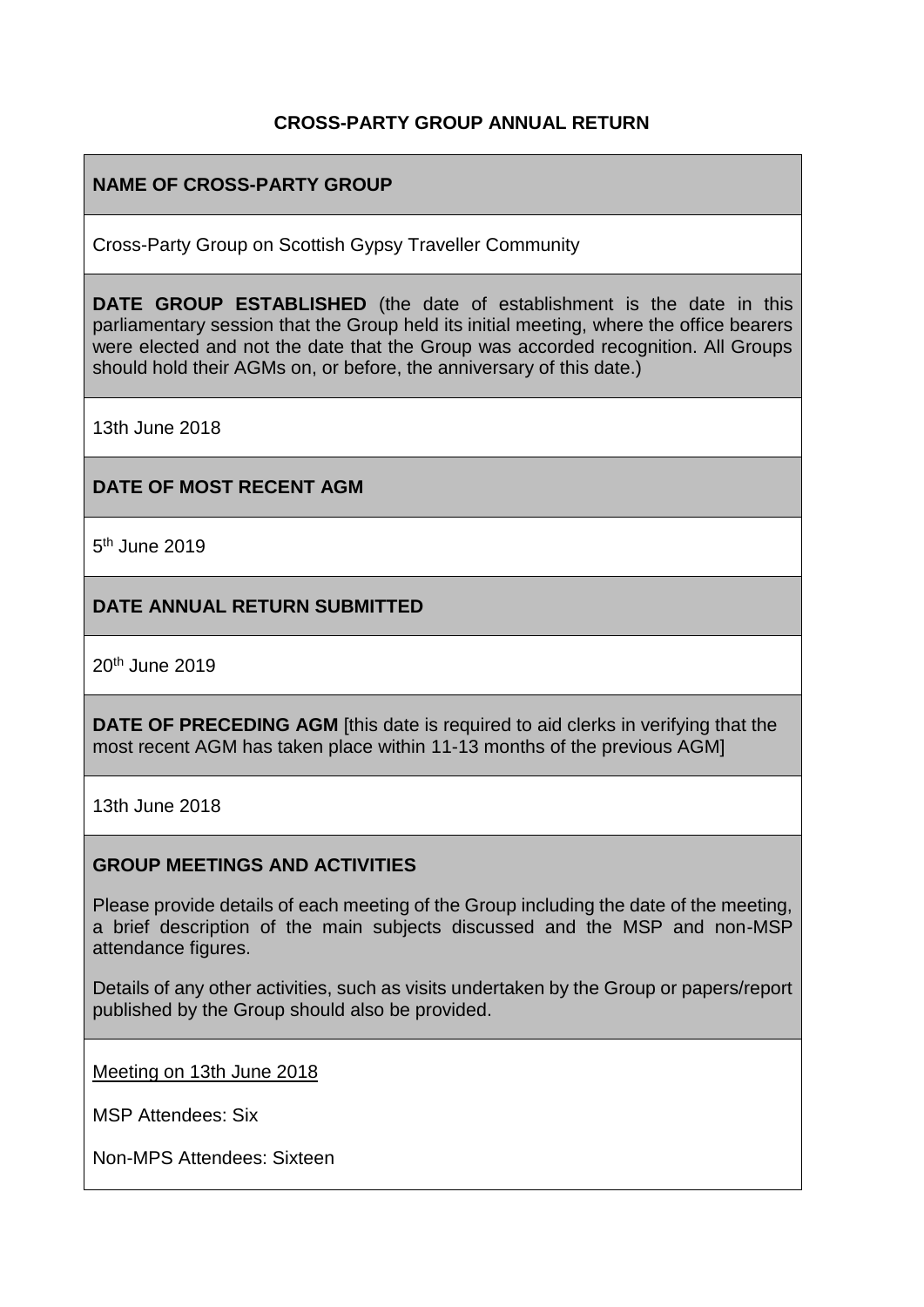This initial meeting included the election of Office Bearers and a roundtable discussion of the CPG and its aims.

Meeting on 5th December 2018

MSP Attendees: Three

Non-MSP Attendees: Twelve

This meeting contained an update to the CPG on the Ministerial Working Group from the Minister for Older People and Equalities. This was followed by a Question and Answer Session between CPG members and the Minister.

Meeting on 27th March 2019

MSP Attendees: Two

Non-MSP Attendees: Twenty

This meeting focused on minimum site standards. The group had a presentation and discussion with the Scottish Housing Regulator and a representative from COSLA. This was followed by an update from the Ministerial Working Group from Scottish Government Special Adviser.

Meeting on 5<sup>th</sup> June 2019

MSP Attendees: Two

Non-MSP Attendees: Four

This was a short AGM meeting.

#### **MSP MEMBERS OF THE GROUP**

Please provide names and party designation of all MSP members of the Group.

Mary Fee MSP – Labour Oliver Mundell – Conservative

John Finnie – Green

Fulton McGregor – SNP

Jackson Carlaw – Conservative

Gail Ross – SNP

David Torrance – SNP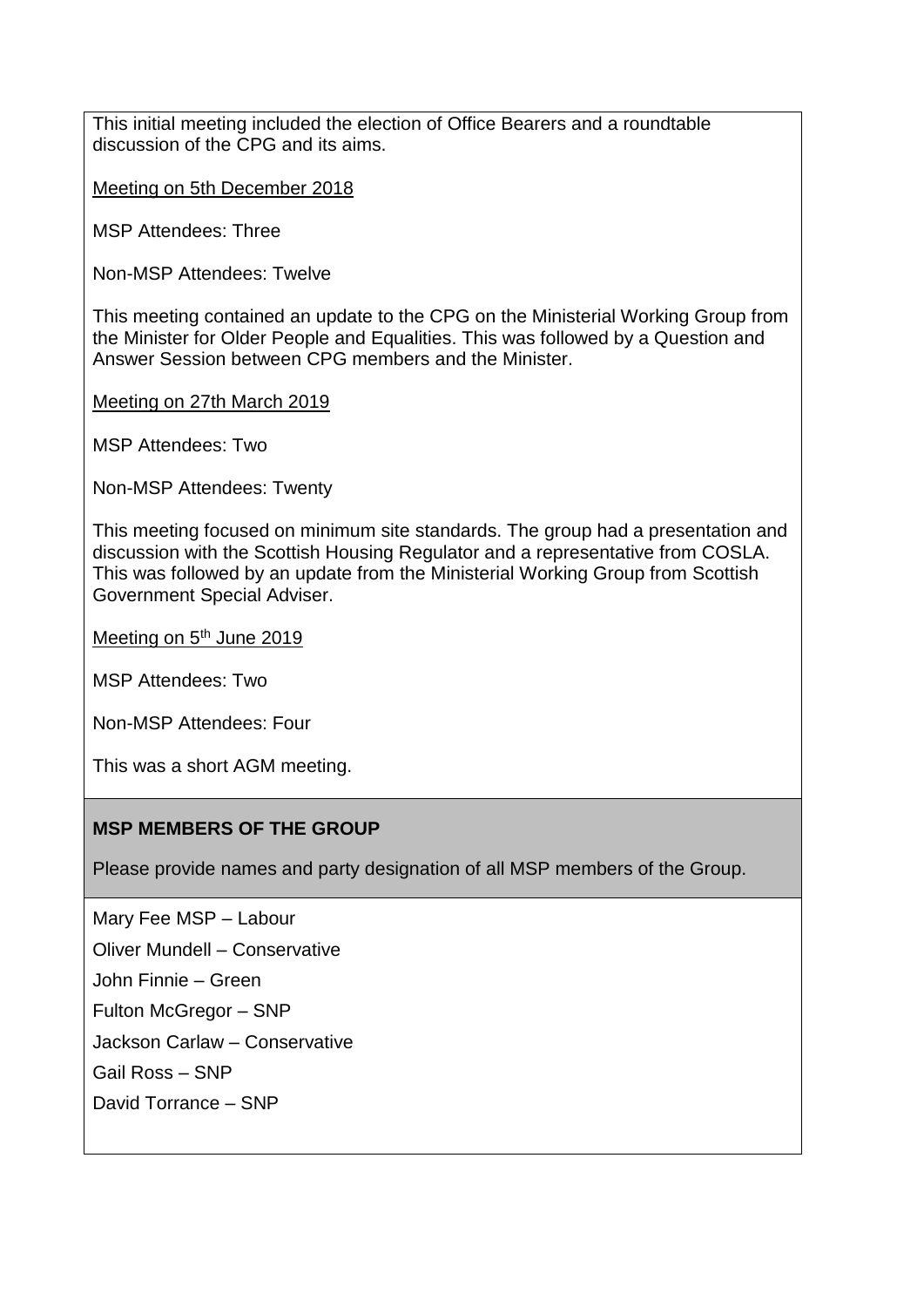# **NON-MSP MEMBERS OF THE GROUP**

For organisational members please provide only the name of the organisation, it is not necessary to provide the name(s) of individuals who may represent the organisation at meetings of the Group.

| <b>Individuals</b> |                                                                   |
|--------------------|-------------------------------------------------------------------|
| Organisations      | MECOPP - secretary                                                |
|                    | <b>EHRC (Equality and Human Rights Commission)</b>                |
|                    | <b>SHRC (Scottish Human Rights Commission)</b>                    |
|                    | <b>STEP</b>                                                       |
|                    | Article 12                                                        |
|                    | Amnesty                                                           |
|                    | <b>Shelter Scotland</b>                                           |
|                    | ALACHO (Association of Local Authority Chief Housing<br>Officers) |
|                    | Scottish Government Equality Unit (G/T Lead)                      |
|                    | <b>NHS Health Scotland</b>                                        |
|                    | <b>COSLA</b>                                                      |
|                    | <b>Association of Site Managers</b>                               |
|                    | <b>Police Scotland</b>                                            |
|                    | <b>Skills Development Scotland</b>                                |
|                    | <b>Planning Aid Scotland</b>                                      |
|                    | <b>PAS</b>                                                        |
|                    | <b>Seath Planning Consultancy</b>                                 |

## **GROUP OFFICE BEARERS**

Please provide names for all office bearers. The minimum requirement is that two of the office bearers are MSPs and one of these is Convener – beyond this it is a matter for the Group to decide upon the office bearers it wishes to have. It is permissible to have more than one individual elected to each office, for example, co-conveners or multiple deputy conveners.

| Co-Convener | Mary Fee MSP       |
|-------------|--------------------|
|             | Oliver Mundell MSP |